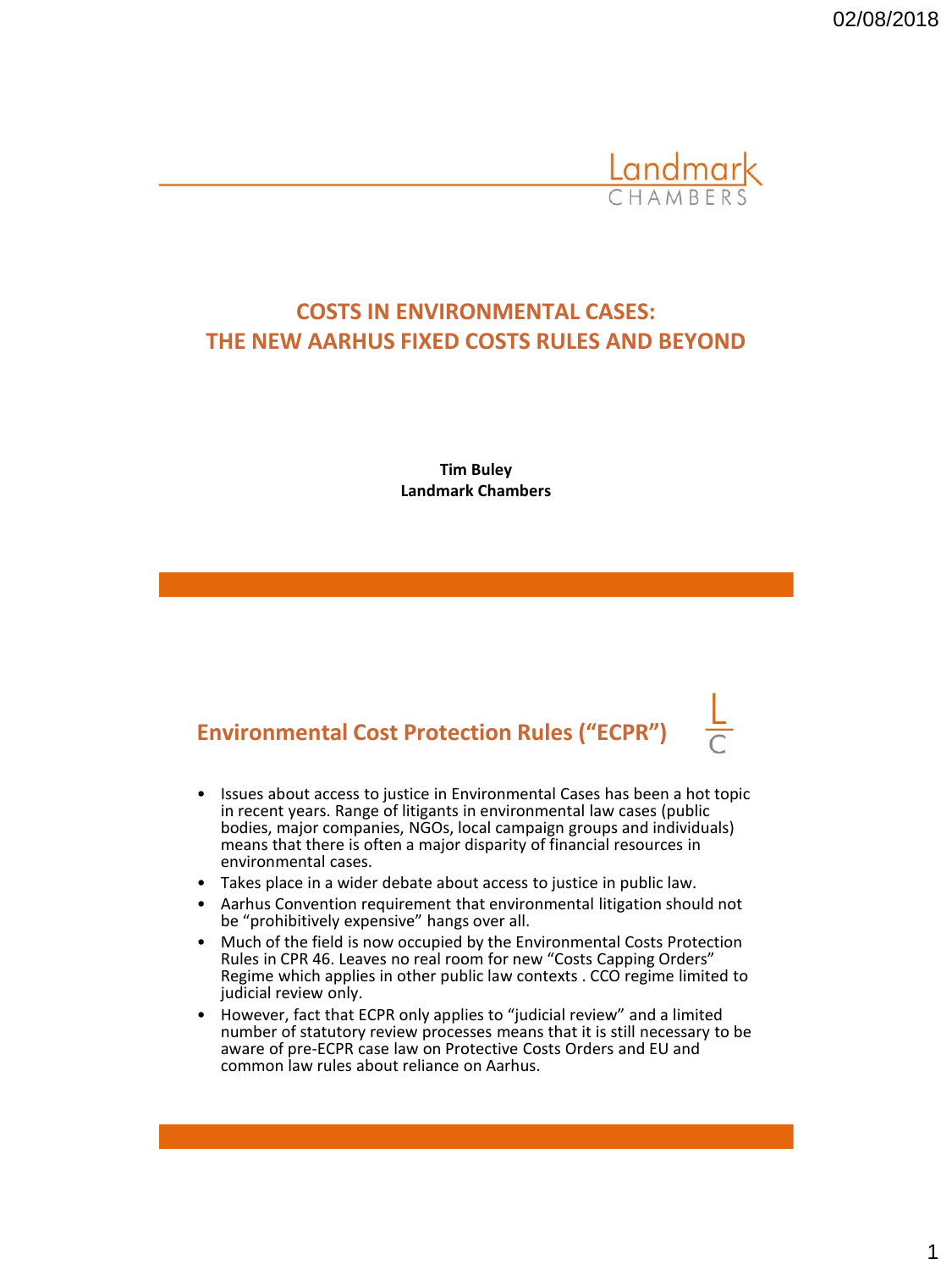# **Environmental Cost Protection Rules ("ECPR")**

- The Government initially introduced a fixed costs environmental cost-protection regime ("ECPR") into Part 45 of the CPR on 1 April 2013 as part of the discharge of its obligations under both the *United Nations Economic Commission for Europe (UNECE) Aarhus Convention on Access to Information, Public Participation in Decision-Making and Access to Justice in Environmental Matters 1988* ("the Aarhus Convention") and Directive 2003/35/EC ('the Public Participation Directive').
- While recognising the costs protection afforded under the system of protective cost orders ("PCOs"), the Government introduced the fixed costs regime so as to provide greater clarity for about the level of costs for claimants. *The Government has accepted for some time that it would be*  in the interests of applicants in environmental judicial review cases to provide greater clarity about<br>the level of costs through a codification of the rules on PCOs which sets out the circumstances in which a PCO will be granted and the level at which it will be made.' (Cost Protection for Litigants in Environmental Judicial Review Claims Outline proposals for a cost capping scheme for cases which fall within the Aarhus Convention, 28 August 2012, at p.5)
- Following a consultation which ran from September to December 2015, the new rules were substituted by r.8(5) of the Civil Procedure (Amendment) Rules 2017 (2017/95). The new provisions apply only to claims commencing on or after 28 February 2017, and not to claims existing before that date: see the transitional provision in rule 13(3) of the Civil Procedure (Amendment) Rules 2017.

### **The old ECPR in CPR Part 45**

• The old ECPR defined an 'Aarhus Convention Claim':

*A claim for judicial review of a decision, act or omission all or part of which is subject to the provisions of the [Aarhus Convention], including a claim which proceeds on the basis that the decision, act or omission, or part of it, is so subject.*

- The old ECPR was limited to "judicial review" only.
- In that context, provided invariable fixed costs limits (£5,000 or £10,000 for claimants, £35,000 reciprocal), imposed on claimant's election when filing claim (opt-out).
- Set out procedure for dealing with disputes about whether claim falls within Aarhus. Otherwise little scope for dispute.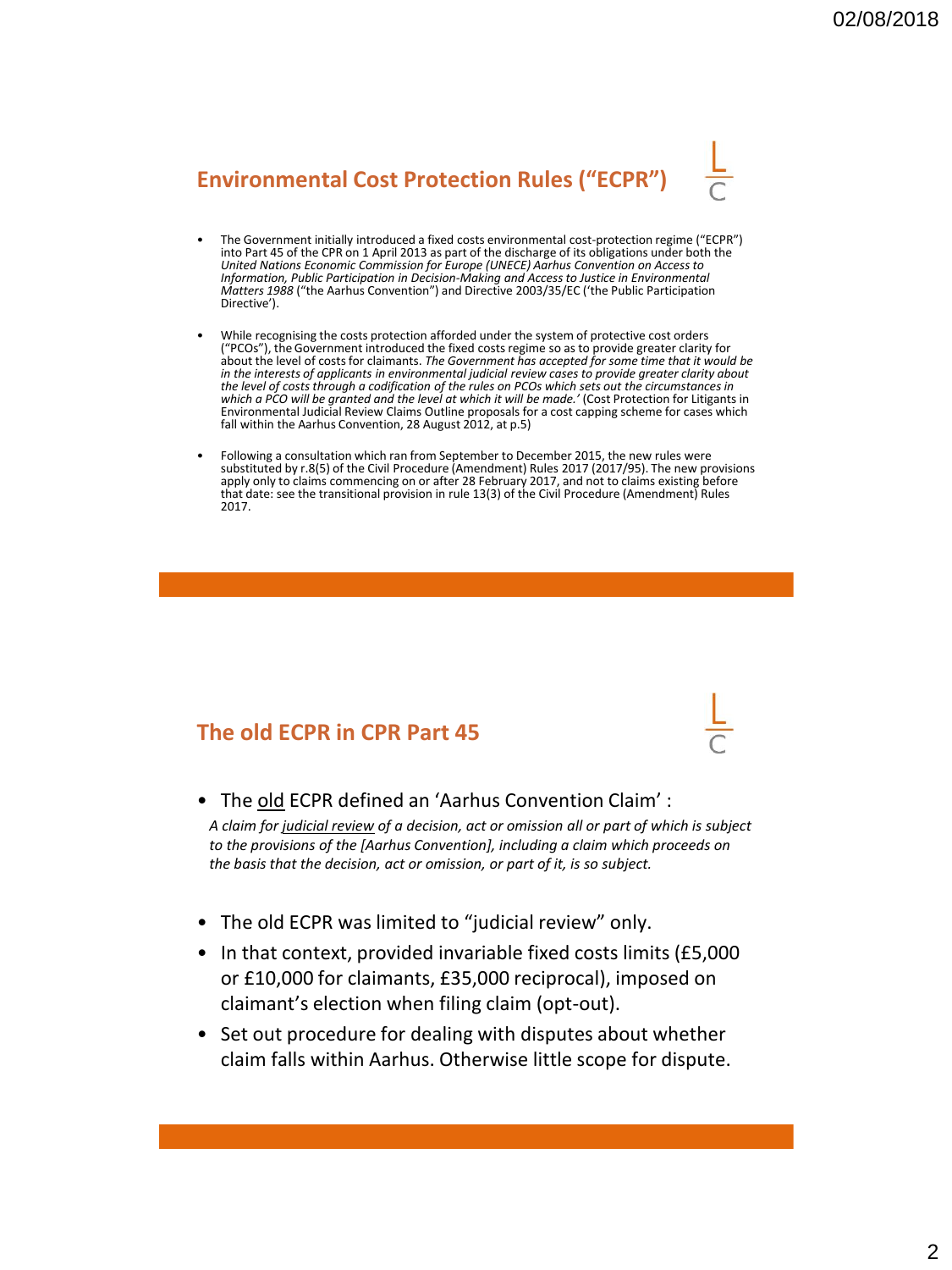

- Prohibition on "prohibitively expensive" litigation in Aarhus Art 9(4) applies to cases which falls within:
	- Art 9(1), environmental information cases
	- Art 9(2), essentially "environmental impact assessment" cases
	- Art 9(3), "acts or omissions … which contravene … national law relating to the environment". By far the broadest category. Two notable cases:
		- *Venn v SSCLG* [2015] 1 WLR 2328
		- *Austin v Miller Argent (South Wales) Limited* [2015] 1 WLR 62

#### *Venn v SSCLG*

- Planning case relating to backland (garden) development. High Court held that this was an environmental case within Art 9(2) and expressed itself in a way which implied that most or all planning cases are environmental cases.
	- Court of Appeal upheld that approach to meaning of "environmental case" within Art 9(3) of Aarhus. Difficult to think of planning case which is not environmental. Supports reliance on definition of "environmental information" in Convention as implying very broad approach.
	- Court held that old ECPR rules nevertheless did not apply because this was a stat review under section 288 TCPA and hence not "judicial review". Concluded that old ECPR did not comply with Aarhus Convention (as to which see below).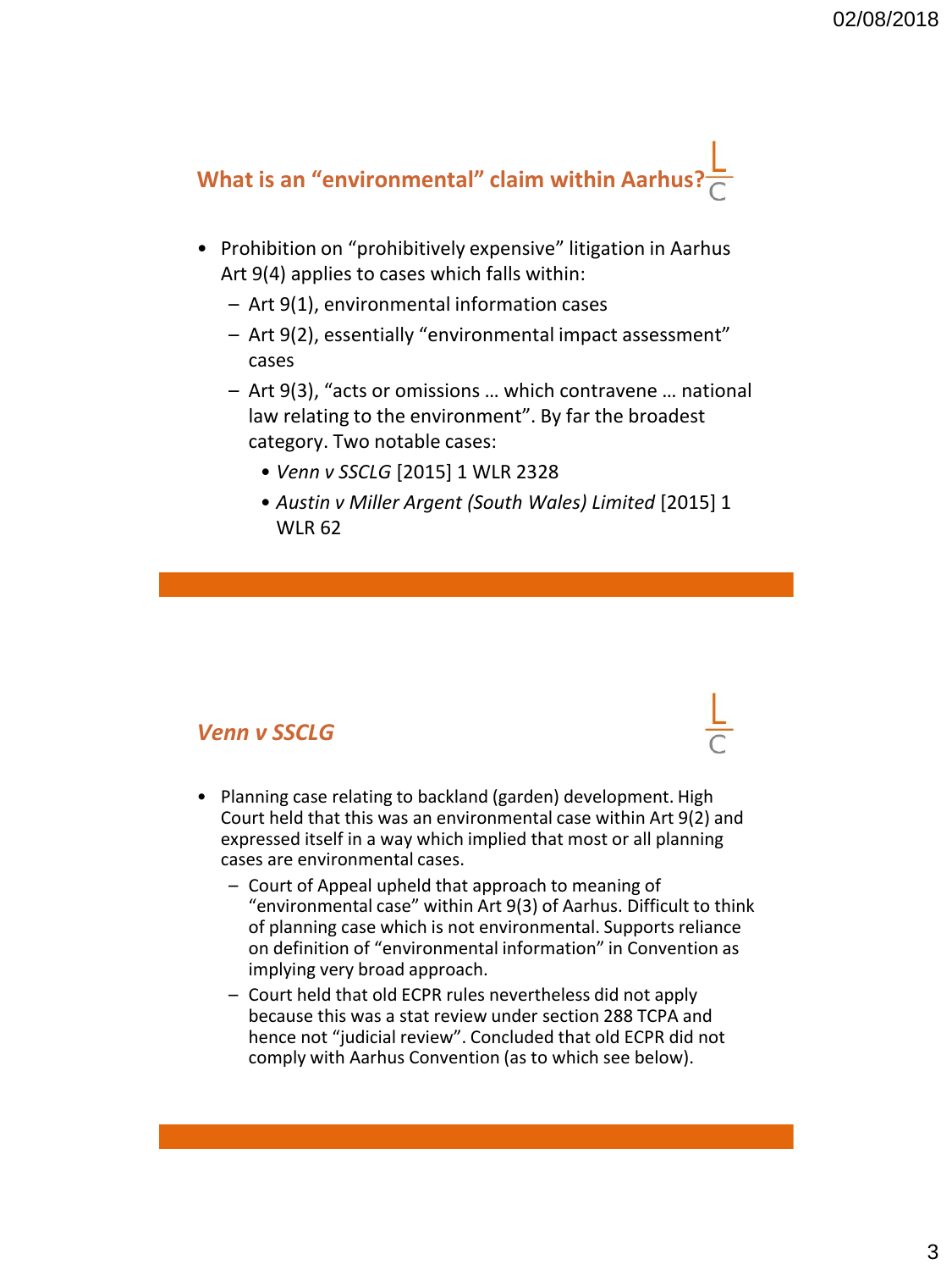#### *Austin v Miller-Argent*



Private law nuisance. Court distinguished "obvious" cases of "law relating to environment" such as EIA or, presumably, planning. For other cases, where "law" in question has potential environmental role, two stage approach:

*First, the nature of the complaint must have a close link with the particular environmental matters regulated by the Convention …*

*Secondly, the claim must, if successful, confer significant public environmental benefits. In our judgment, if on the particular facts the court were to conclude that the purpose of the claim was principally to protect private property interests and any public benefit was limited and incidental, it ought not to attract the procedural costs protections afforded by article 9(4).*

#### **Changes to the ECPR**

The main changes can be summarised as:

- a) public authorities no longer benefit from the ECPR;
- b) the new scheme provides for *certain* statutory reviews falling within the ECPR depending on the nature of the decision being challenged;
- c) the new rules create a power to vary the costs cap, and a connected requirement for claimants to file and serve a schedule of their financial resources;
- d) multiple parties are treated individually for cost reciprocity purposes, in line with the case law;
- e) where a defendant unsuccessfully challenges Aarhus Convention costs protection, their costs liability is now to be assessed on the standard, rather than indemnity basis;
- f) costs protection extends to appeals arising out of Aarhus Convention Claims.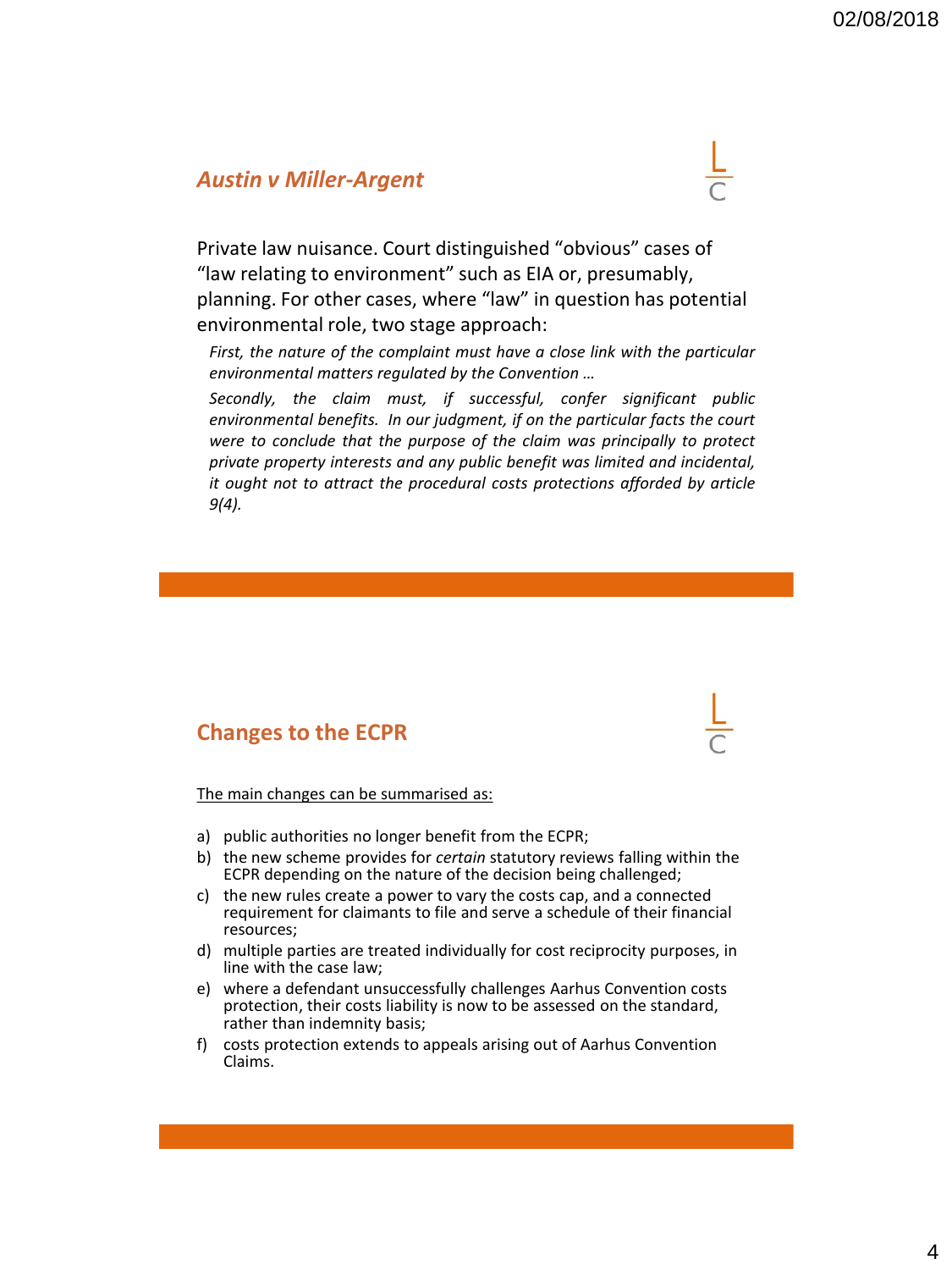#### **The new ECPR in CPR Part 45**

The new **CPR r.45.41** defines an 'Aarhus Convention Claim' as follows:

*(a) "Aarhus Convention claim" means a claim brought by one or more members of the public—*

*(i) by judicial review or review under statute which challenges the legality of any decision, act or omission of a body exercising public functions, and which is within the scope of Article 9(1) or 9(2) of the UNECE Convention on Access to Information, Public Participation in Decision-Making and Access to Justice in Environmental Matters done at Aarhus, Denmark on 25 June 1998 ("the Aarhus Convention"); or*

*(ii) by judicial review which challenges the legality of any such decision, act or omission and which is within the scope of Article 9(3) of the Aarhus Convention;*

*(b) references to a member or members of the public are to be construed in accordance with the Aarhus Convention.*

#### **(a) Public authorities no longer benefit from the ECPR**

- A claim now has to be brought by **'one or more members of the public'.** References to a member or members of the public are to be construed in accordance with the Aarhus Convention.
- Article 2(4) of the Aarhus Convention defines 'the public' as:

*'one or more natural or legal persons, and, in accordance with national legislation or practice, their associations, organizations or groups'*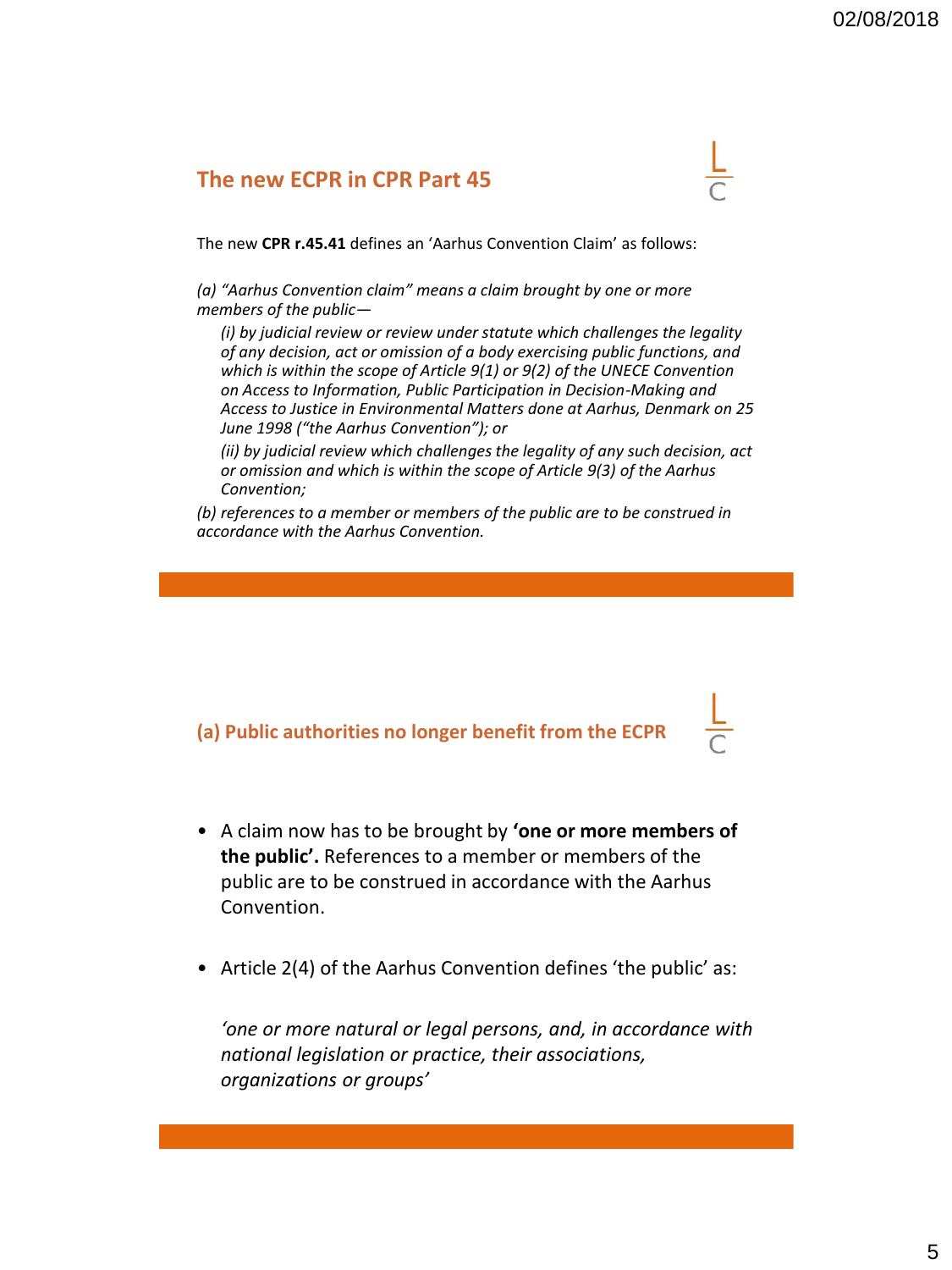#### **(a) Public authorities no longer benefit from the ECPR**



• In ACCC/C/2014/100 and 101 the ACCC ruled that a public authority, the London Borough of Hillingdon was not a 'member of the public' for the purposes of Art.2(4), and so not able to make a communication and be protected by Convention:

*'…the Committee considered that, since the London Borough of Hillingdon exercised administrative decision-making powers, it was a public authority within the definition of article 2, paragraph 2(a) of the Convention. While under domestic law of the Parties, municipalities might exercise their right to self-government and other subjective rights, even before courts, in the context of the Convention and international law in general, a "public authority" under article 2, paragraph 2(a) of the Convention was an emanation of the Party concerned. Hence, an allegation brought to the Committee by the communicant would give rise to an internal dispute between authorities of a Party concerned which was not within the remit of the Committee'*

• This change effectively reverses decision of Court of Appeal in *R (HS2 Action Alliance Ltd) v Secretary of State for Transport* [2015] EWCA Civ 203; CA had rejected the Government's argument that a limitation excluding public authorities should be inferred into the cost rules.

#### **(a) Public authorities no longer benefit from the ECPR**

- The Court of Appeal in *HS2* considered that an argument that public authorities were excluded from the old ECPR might extend to parish councils: per Lindblom J at [15]. Analogy may be drawn from other statutory contexts in which it would appear unusual to exclude parish councils from the definition of a public authority (for example, under the Human Rights Act 1998).
- However, the ACCC took the view in ACCC/C/2012/68 that community councils in Scotland did fall within the definition of 'the public' in the Aarhus Convention:

*'81. In order to define the nature of the complaint, the Committee examines the role of community councils in Scotland. Although community councils have statutory duties in terms of licensing and planning, they have no*  regulatory decision-making functions and are essentially voluntary bodies established within a statutory<br>framework. They mainly act to further the interests of the community and take action in the interest of the community as appears to be expedient and practicable, including representing the view of the community<br>regarding planning applications. In addition, community councils rely on grants from local authorities and<br>voluntary do *payment for their services. (…)*

*83. Based on the above, in particular the role of the council in representing the interests of the community in*  planning matters and the fact that council members provide their services on a voluntary basis and have no<br>regulatory decision-making functions, the Committee concludes that community councils in Scotland qualify as "the<br>p *behalf of the Avich and Kilchrenan Community Council.'*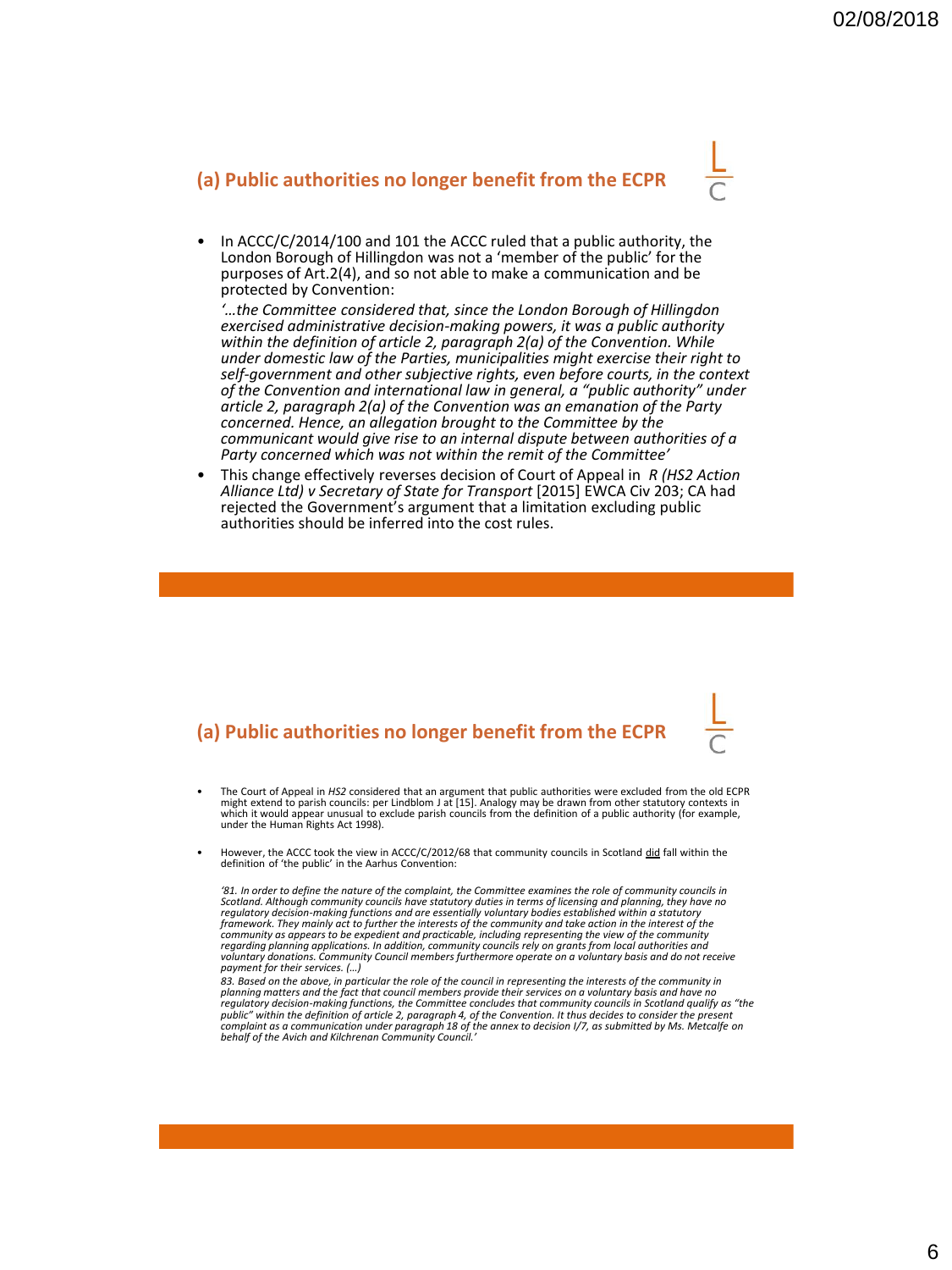

There are two categories of claims which are 'Aarhus Convention claims':

- i. a judicial review or review under statute which challenges the legality of any decision, act or omission of a body exercising public functions, and which is within the scope of Article 9(1) or 9(2) of the Aarhus Convention: r.45.41(2)(a)(i); the definition of a review under statute excludes appeals, with the exception of appeals under s.289 of the TCPA 1990 or s.65(1) of the Planning (Listed Buildings and Conservation Areas) Act 1990.
- ii. a judicial review which challenges the legality of any such decision, act or omission and which is within the scope of Article 9(3) of the Aarhus Convention
- NB STILL NOTHING FOR CASES OUTSIDE THE ADMINISTRATIVE COURT, WHETHER PRIVATE LAW, STATUTORY APPEAL OR OTHERWISE.

**(b) Some statutory reviews fall within the ECPR depending on the nature of the decision being challenged**

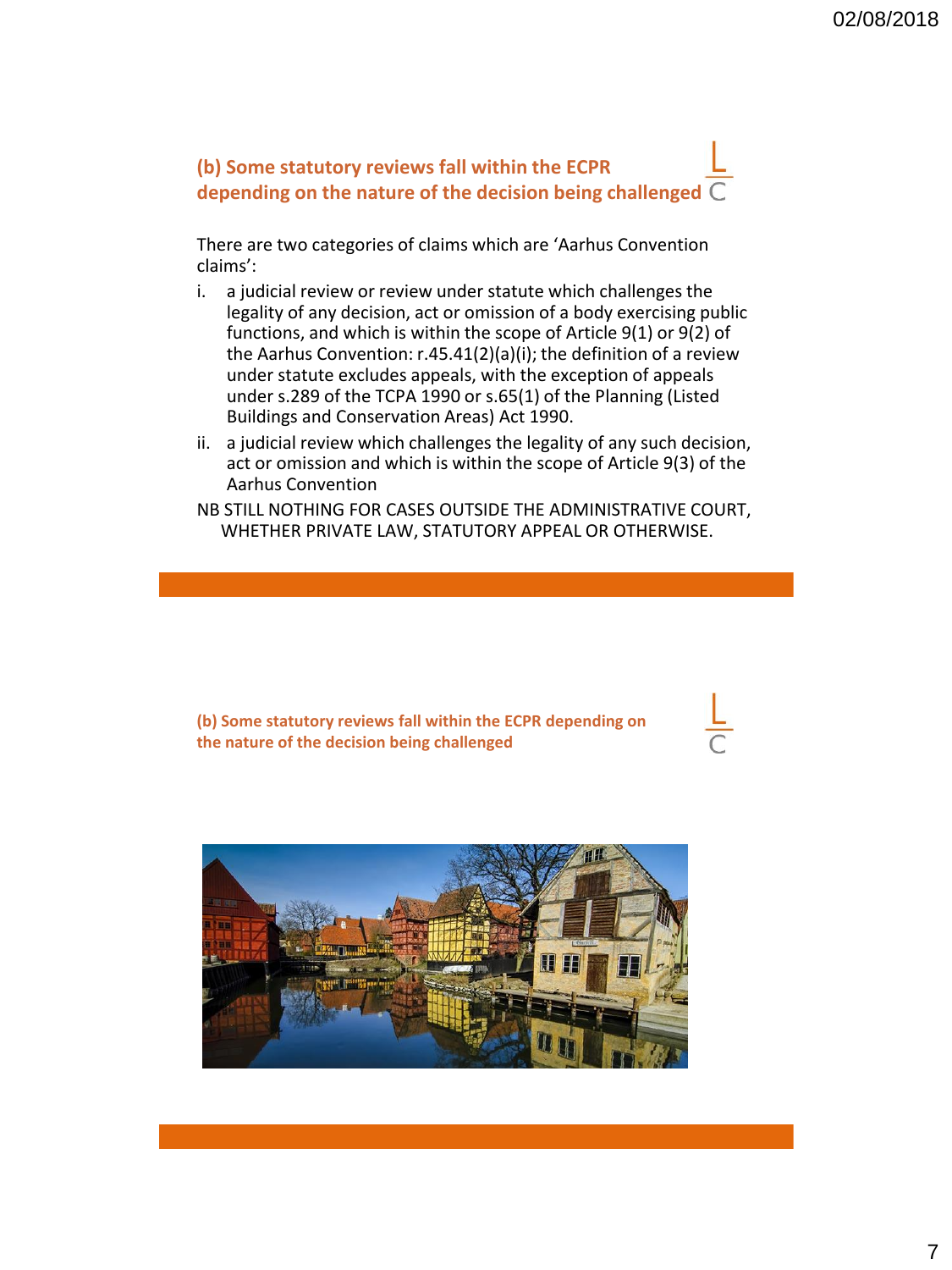

Environmental lawyers will need to get very familiar with the **Aarhus Convention**, as the extent of costs protection now depends on which provision of the Convention applies to the decision under challenge.

The respective Aarhus Convention provisions cited in CPR r.45.41 deal with:

- challenges to decisions relating to requests for environmental information, covered by Art.4 of the Aarhus Convention: **Art.9(1);**
- challenges to decisions, acts or omissions subject to Art.6 of the Aarhus Convention: **Art.9(2);**
- challenges to other acts or omissions 'by private persons and public authorities which contravene provisions of its national law relating to the environment': **Art.9(3)**

**(b) Some statutory reviews fall within the ECPR depending on the nature of the decision being challenged**

- Thus:
	- in respect of claims falling within Arts.9(1) and 9(2), costs protection now extends to statutory reviews as well as judicial reviews
	- In respect of claims falling within Art.9(3): only judicial reviews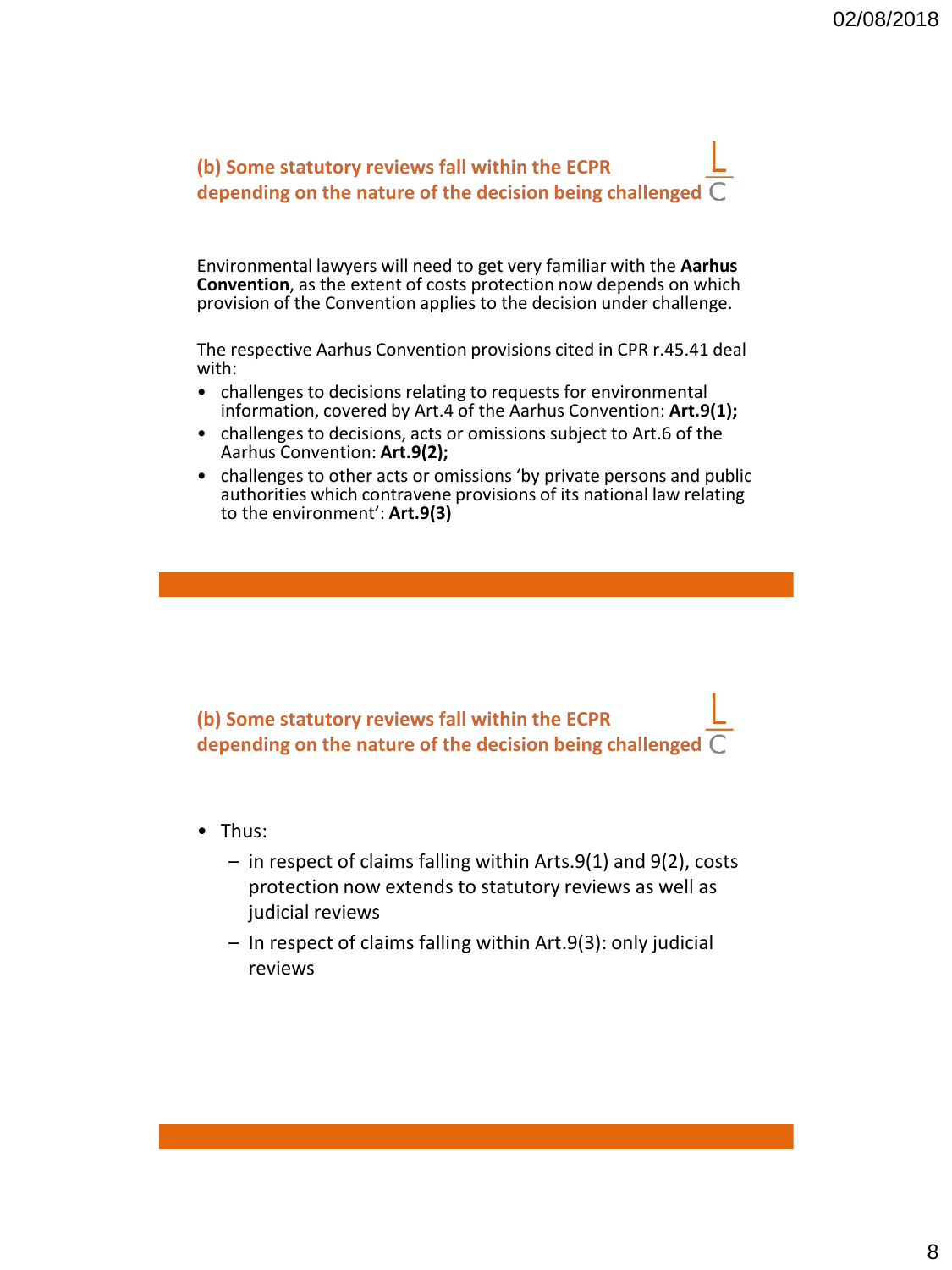# **(b) Some statutory reviews fall within the ECPR depending on the nature of the decision being challenged**

- 9(1) claims, relating to environmental information should be relatively uncontroversial to identify
- Article 9(2) claims likely to generate more debate.
- Article 6 of the Aarhus Convention: 'Public Participation in Decisions on Specific Activities':

– 6(1) provides, so far as is relevant for present purposes, that: *Each Party: (a) Shall apply the provisions of this article with respect to decisions on whether to permit proposed activities listed in annex I; (b) Shall, in accordance with its national law, also apply the provisions of this article to decisions on proposed activities not listed in annex I which may have a significant effect on the environment.* 

- Art.6(1)(a): Annex I of the Aarhus Convention lists a number of major project types and is broadly modelled on Annex I to the EIA Directive.
- Art.6(1)(b): this would appear to cover projects determined under national law giving effect to the EIA directive as being 'likely to have a significant effect on the environment'.
- Thus, where a claim relates to environmental information, or relates to a project falling within the EIA Directive, costs protection will be available whether the claim a judicial review claim or a statutory review.

**(b) Some statutory reviews fall within the ECPR depending on the nature of the decision being challenged**

- In respect of **Art.9(3)**, however, costs protection only arises where the claim is a judicial review claim.
- Art. 9(3) is **the broadest category**:
	- wording says that it applies to challenges to 'acts and omissions' but not, like Art. 9(2), 'decisions'. In *Venn v Secretary of State for Communities and Local Government* [2014] EWCA Civ 1539, the Court of Appeal suggested (and the Secretary of State agreed) that 'acts and omissions' would include administrative decisions at [13]
	- wide definition of 'environmental information' in Art.2(3) of the Aarhus Convention was an indication of the ambit of the scope of Art.9(3): *Venn*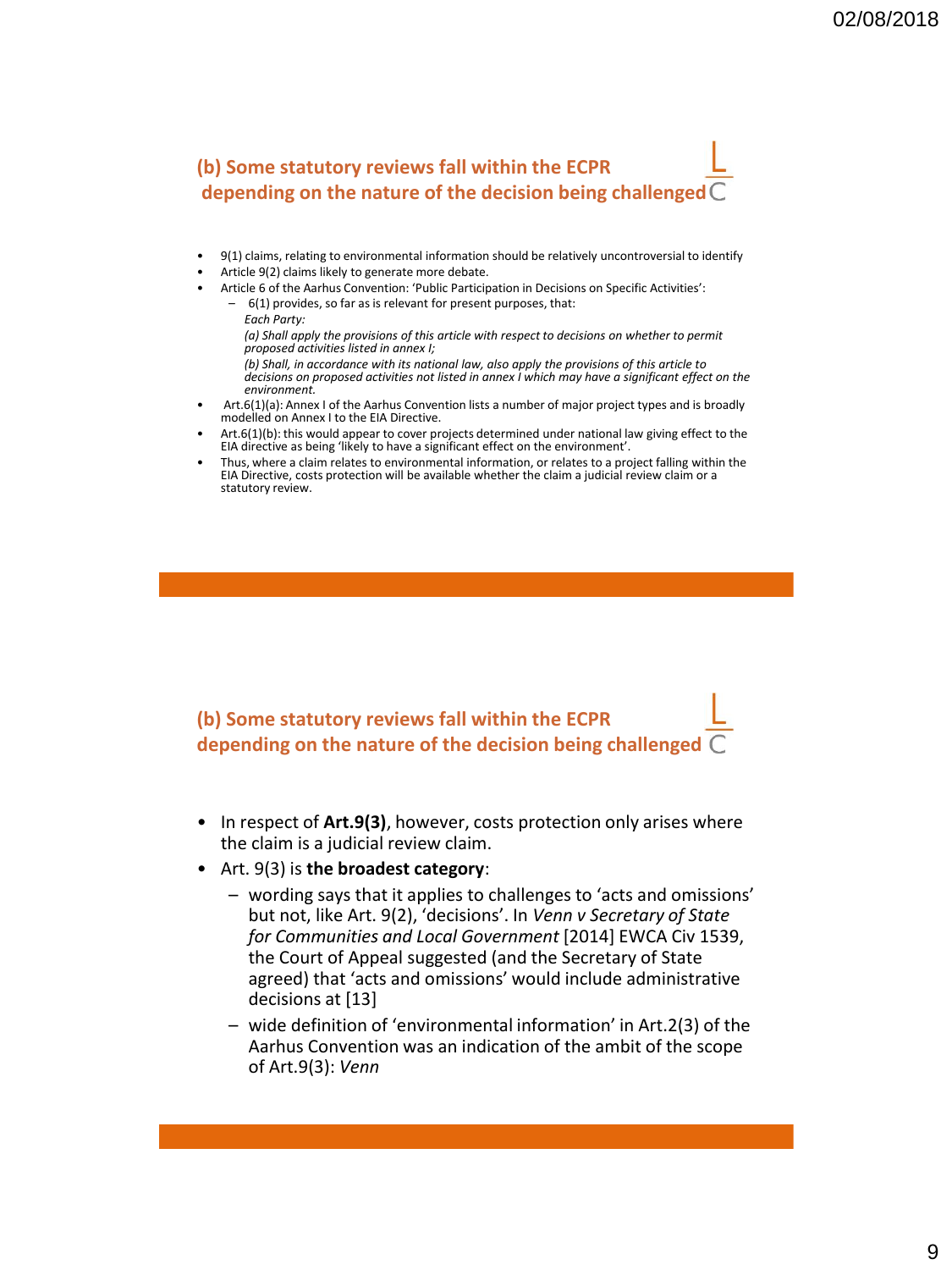**(b) Some statutory reviews fall within the ECPR depending on the nature of the decision being challenged**

- But…didn't Court of Appeal in *Venn* conclude that the previous ECPR regime was not Aarhus Convention compliant because it excluded claims falling within Art. 9(3) from costs protection?
- Per Sullivan LJ at [34]:

*'In the light of my conclusion on Article 9(3) , and the decisions of the Aarhus Compliance Committee and the CJEU in Commission v UK referred to in paragraph 24 above, it is now clear that the costs protection regime introduced by CPR 45.41 is not Aarhus compliant insofar as it is confined to applications for judicial review, and excludes statutory appeals and applications.'*

**(b) Some statutory reviews fall within the ECPR depending on the nature of the decision being challenged**

• The Government's response to the non-compliance identified in *Venn* is recorded in its response to the consultation on the changes to the ECPR: *'The government has considered whether to extend the scope of the ECPR even further so that it would apply to reviews under statute which engage Article 9(3) of the Aarhus Convention or more widely. The government notes the support amongst the majority of respondents for extending costs protection further than proposed. We are also aware of the UK's wider obligations under Article 9(3) of the Aarhus Convention and of the Court of Appeal judgment in the case of Secretary of State for Communities and Local Government v. Venn. (…) Notwithstanding this judgment, however, the government does not propose to extend the ECPR to Article 9(3) reviews under statute at this stage because it wishes to consider more fully how best to address these cases, including whether there might be an alternative way of ensuring that the costs of these cases are not prohibitively expensive for claimants.'*

[§13, Costs Protection in Environmental Claims: The government response to the consultation on proposals to revise the costs capping scheme for eligible environmental challenges, November 2016.]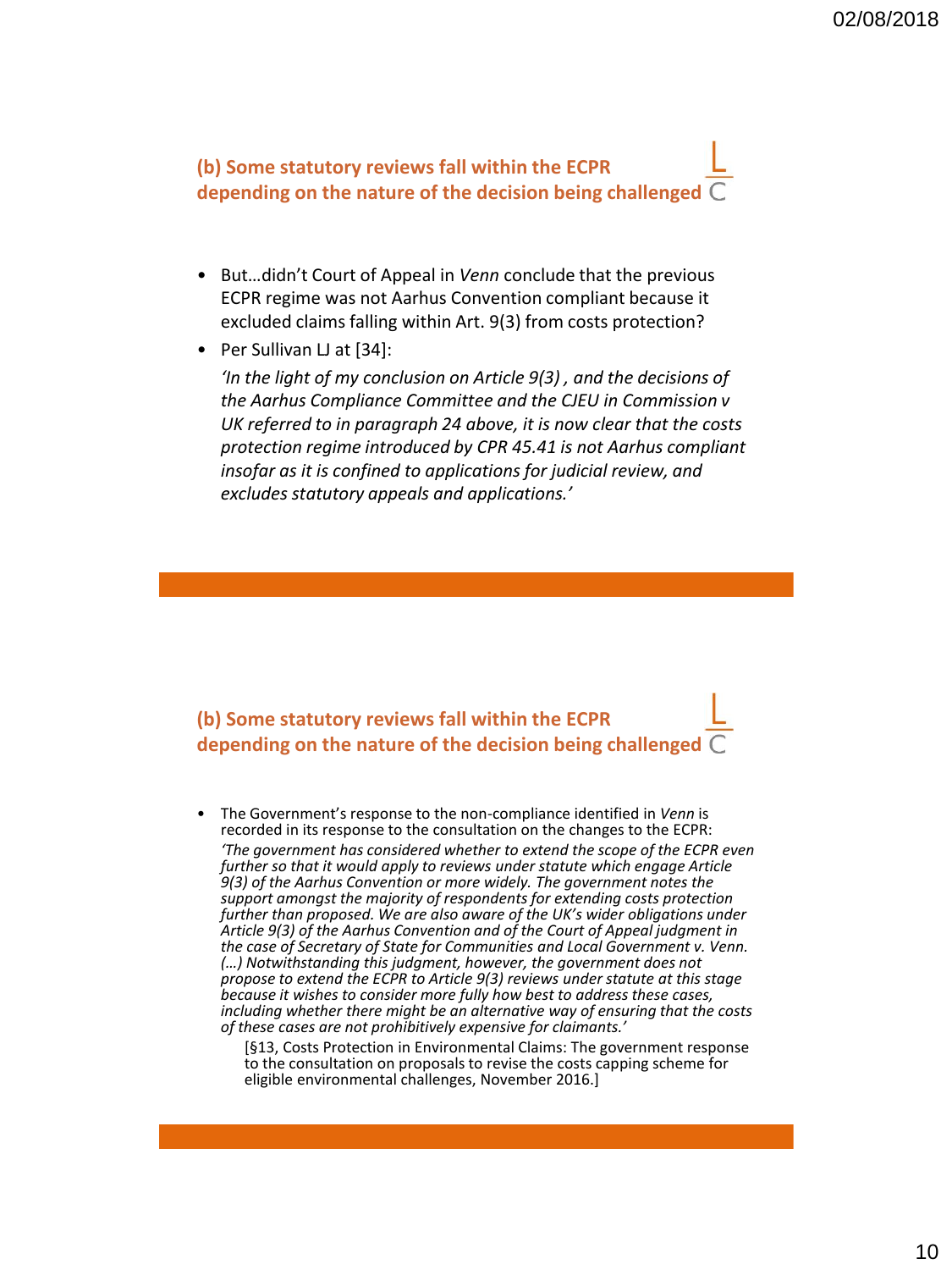**(b) Some statutory reviews fall within the ECPR depending on the nature of the decision being challenged**

- Art 9(2) also provides that the obligation to provide access to a review procedure to challenge the legality of any decisions/acts/ omissions extends to the decisions/acts/omissions subject to other provisions of the Aarhus Convention (i.e. other than Article 6) *'where so provided for under national law'*.
- A further route in Art. 9(2) and costs protection for statutory review. But what does it mean?

**(b) Some statutory reviews fall within the ECPR depending on the nature of the decision being challenged**

• The Aarhus Convention Implementation Guide explains, at p.193, that:

*'This means that Parties are free to extend the review procedures prescribed in article 9, paragraph 2, to cover other provisions in the Convention. Parties might view the general provisions of article 3 and the provisions concerning the collection and dissemination of information in article 5 as examples of provisions that would qualify as "other relevant provisions", as they lay the groundwork for many of the obligations set out in article 6 and are relevant to its implementation. In addition, the provisions of article 7 on public participation concerning plans, programmes and policies relating to the environment (especially the provisions incorporated from article 6) and the provisions of article 8 concerning public participation during the preparation of executive regulations and/or generally applicable legally binding normative instruments, describe additional processes that require public participation. Implementation of those procedures could also be reviewable under article 9, paragraph 2. '*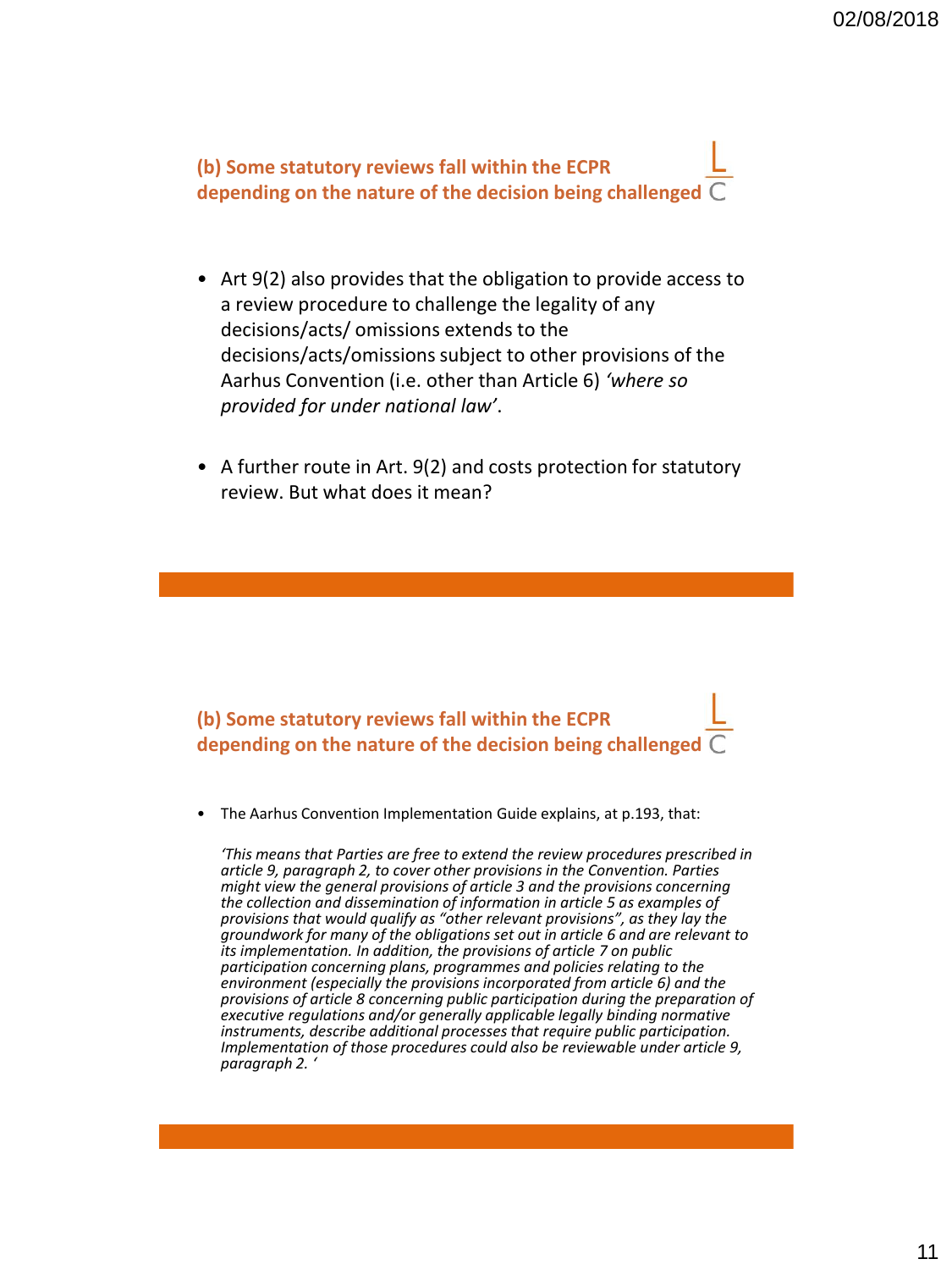**(b) Some statutory reviews fall within the ECPR depending on the nature of the decision being challenged**

- Do words mean:
- i. a contracting state has to specifically provide for an Aarhus Convention-compliant procedure for reviewing decisions/acts/omissions subject to other provisions for Art.9(2) to extent to such decisions etc.?; or
- ii. whether the provision of any review procedure in respect of such decisions etc. suffices.?

#### **(c) Court's power to vary the cost caps and the financial disclosure requirement**

The cost cap is set out at CPR r.45.43:

*(1) Subject to rules 45.42 and 45.45, a claimant or defendant in an Aarhus Convention claim may not be ordered to pay costs exceeding the amounts in paragraph (2) or (3) or as varied in accordance with rule 45.44.*

*(2) For a claimant the amount is—*

*(a) £5,000 where the claimant is claiming only as an individual and not as, or on behalf of, a business or other legal person;*

- *(b) £10,000 in all other cases.*
- *(3) For a defendant the amount is £35,000.*
- CPR r.45.42(1) provides that:

*Subject to paragraph (2), rules 45.43 to 45.45 apply where a claimant who is a member of the public has—*

*(a) stated in the claim form that the claim is an Aarhus Convention claim; and (b) filed and served with the claim form a schedule of the claimant's financial resources which takes into account any financial support which any person has provided or is likely to provide to the claimant and which is verified by a statement of truth*

• Therefore, a claimant may not obtain the benefit of a costs cap unless they have filed and served a schedule of their financial resources as specified.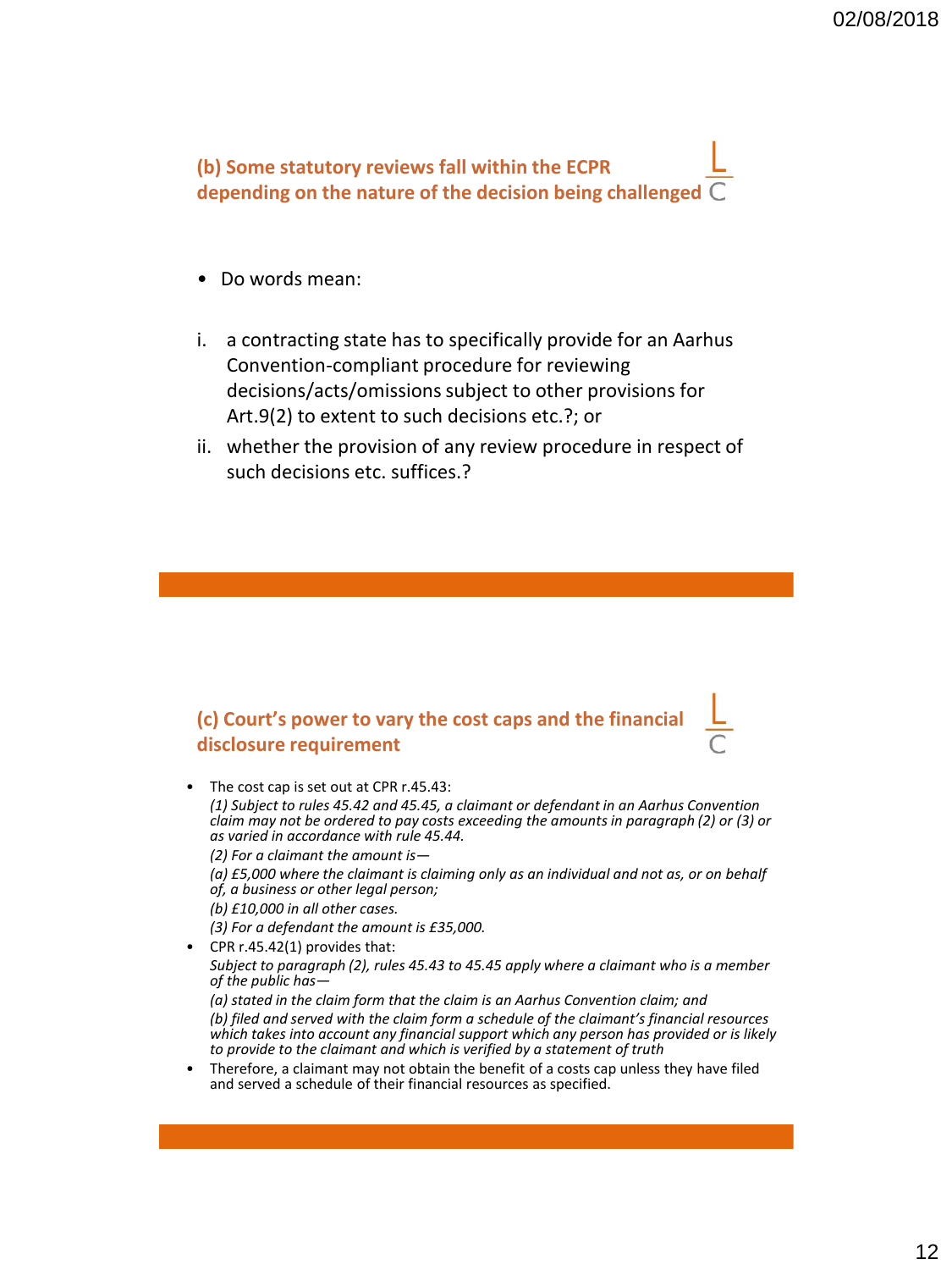#### **(c) Court's power to vary the cost caps and the financial disclosure requirement**

Requirement for claimant to provide a financial schedule:

- Is 'schedule' different from 'summary of the applicant's financial resources' required for a cost-capping order under CPR r.46.17(1)(b)(ii)?
- The required schedule should take into account any financial support which any person has provided or is likely to provide to the claimant;
	- Presumably, this is only intended to catch financial support *in relation to the claim;*
	- it is not clear whether assistance in the form of, for example, services provided by solicitors under a conditional fee arrangement would need to be include;
	- the requirement is narrower than that contained in s.89(1)(a) of the Criminal Justice and Courts Act 2015 which requires the Court to have regard to 'the financial resources of any person who provides, or may provide, financial support to the parties' in deciding whether to grant a CCO;
- the schedule must be verified by a statement of truth (see CPR 22);
- the schedule must be filed and served with the claim form; therefore, prima facie, the same time limits apply for filing and service; in practice, this is likely to prove a short timeframe in which to provide detailed financial information; a 'claim form' includes any application to commence proceedings: CPR r.6.2(c).

**(c) Court's power to vary the cost caps and the financial disclosure requirement**

- proceedings will be considered 'prohibitively expensive' if their likely costs, including court fees, fail either the subjective or objective tests:
	- subjective test: do the likely costs exceed the financial resources of the claimant?
	- objective test: are the likely costs objectively unreasonable having regard to the factors at r.45.44(3)(b)?
- 45.44 implements approach set out by ECJ in *R (Edwards and another) v Environment Agency and others (No.2)* [2013] 1 WLR 2914, both as to need for subjective and objective test, and list of criteria at r.45.44(3)(b).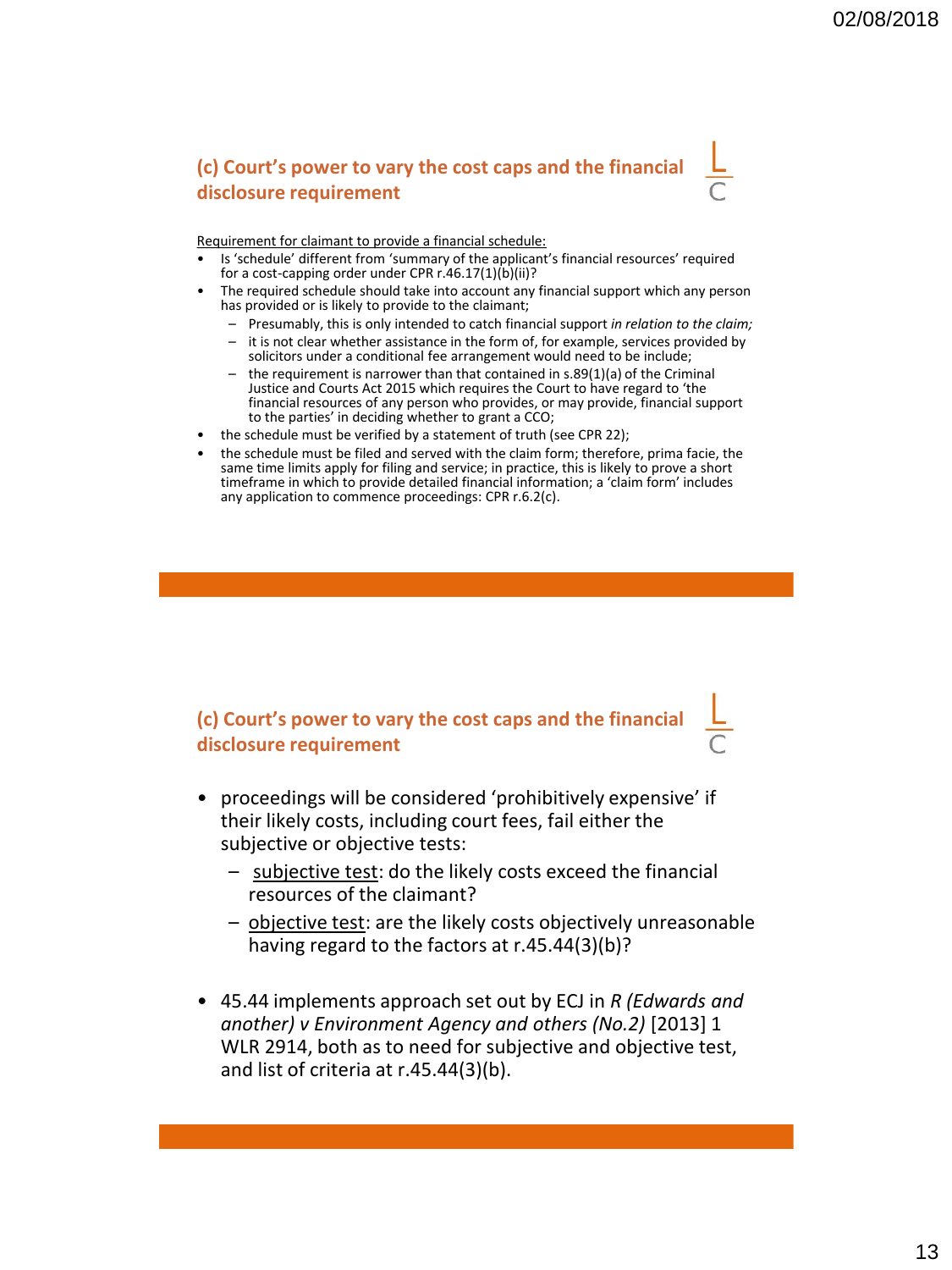#### **(c) Court's power to vary the cost caps and the financial disclosure requirement**

#### How will criteria be interpreted and applied?

- Per Lord Carnwath'sjudgment in *R (on the application of Edwards) v Environment Agency* [2013] UKSC 78 at [28] :
	- frivolity and lack of reasonable prospects: 'frivolity' was likely to be resolved in favour of the claimant at the permission stage; but 'lack of reasonable prospects', being a separate heading from frivolity, suggested something more demanding than, for example, the threshold test of reasonable arguability;
	- importance of what was at stake: Lord Carnwath in *Edwards* also referred to A-G Kokott's comment that the importance of the matter for the claimant is likely to be a factor increasing the proportion of costs fairly recoverable: 'a person with "extensive individual economic interests" at stake in the proceedings may reasonably be expected to bear higher risks in terms of costs';
	- importance to the environment is likely to be a factor *reducing* the proportion of costs recoverable, or eliminating recovery altogether. Lord Carnwath cited the comments of AG Kokott to the effect that 'the environment cannot defend itself, but needs to be represented by concerned citizens or organisations acting in the public interest.';
	- the relevance of complexity of law and procedure 'seems to be' that a complex case is likely to require higher expenditure by the defendants, and thus, objectively, to justify a higher award of costs; Lord Carnwath also noted that the same should apply to technical or factual complexity.

#### **(c) Court's power to vary the cost caps and the financial disclosure requirement**

#### How will criteria be interpreted and applied?

- Court of Inner Session decision in *Gibson v Scottish Ministers* [2016] CSIH 10.
- The Lord Ordinary at first instance had carried out an intrusive analysis of the petitioner's finances, including income, pension provisions, net value of estate, and past capacity to borrow money. The judge concluded that 'there exists the potential to expend large sums of money and to dispose of parts of the estate when required', refused to ring fence the petitioner's pension fund, and concluded the petitioner had not satisfactorily made out that he could not reasonably proceed in the absence of a protective costs order.
- The petitioner was successful on appeal. The Court of Inner Session:
	- highlighted that the test was not the petitioner's ability to pay, but whether it was reasonable, in all the circumstances, that he should be required to pay: [54]. Applying this test, the appellate court found that, on the subjective test, proceedings would be prohibitively expensive for the petitioner;
	- found that the issues in the claim relating to landscape and impact on a 'Dark Sky Park' and observatory were enough to show that petitioner was acting to defend the environment;
	- the prospects of success were in relation to the claim, and the court should not look at the possible consequences of that success (it was said that success would make no difference as the wind farm would be up and running in any event).
	- expressed concern about length of time spent on the inquiry into the petitioner's finances, and suggested that that be dealt with by motion, with a limited amount of documentary material. The Court emphasised that it was not an opportunity to subject the petitioner to intrusive and detailed investigation, and that it was not normally necessary to look behind material submitted.
	- This is to be contrasted with *Edwards* where the likelihood that the court would exercise discretion against the claimant was considered relevant: per Lord Carnwath at [36].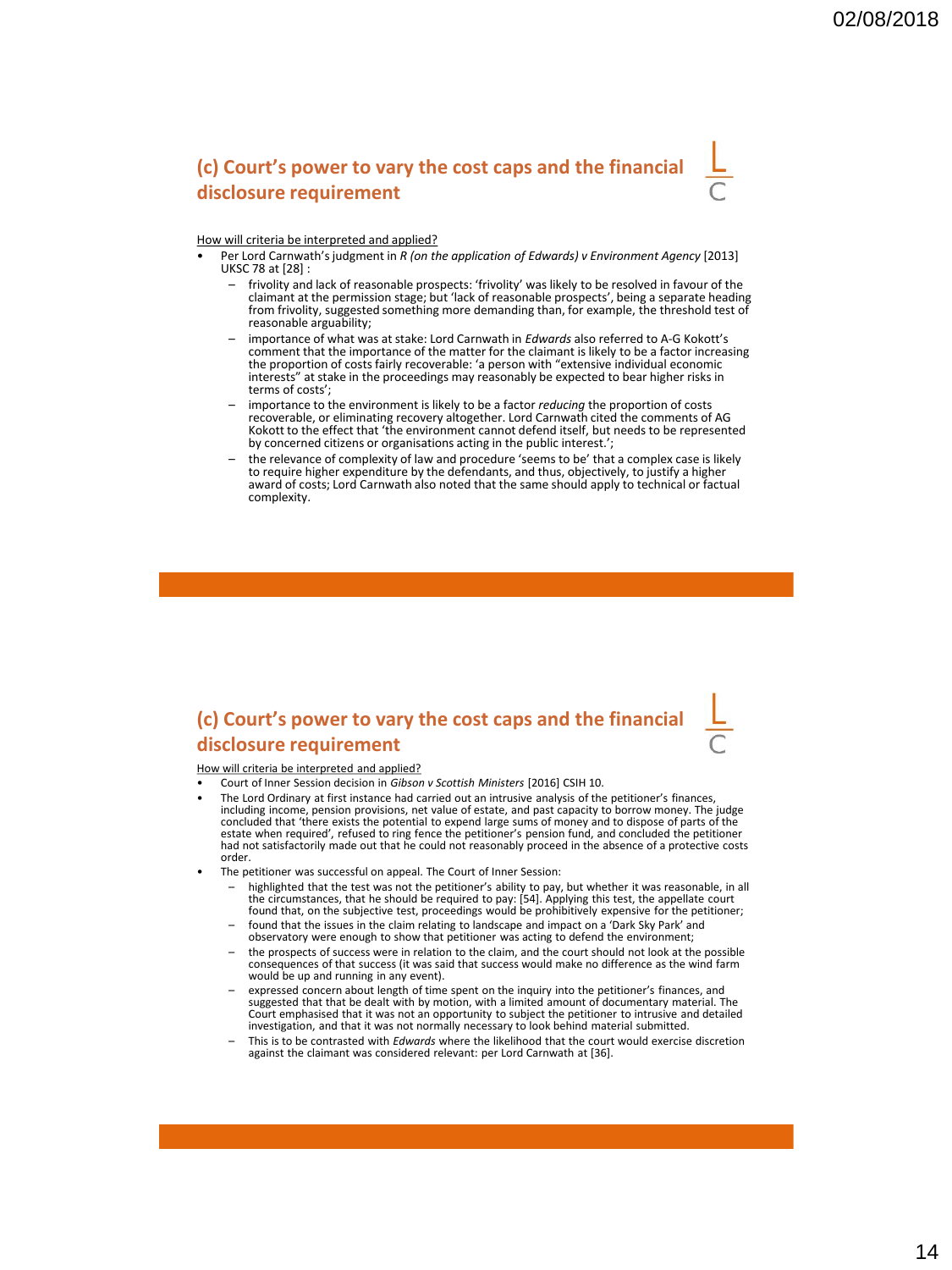## **(d) Multiple parties**





# **(d) Multiple parties**



• CPR r. 45.43:

*(1) Subject to rules 45.42 and 45.45, a claimant or defendant in an Aarhus Convention claim may not be ordered to pay costs exceeding the amounts in paragraph (2) or (3) or as varied in accordance with rule 45.44.*

*(2) For a claimant the amount is—*

*(a) £5,000 where the claimant is claiming only as an individual and not as, or*

*on behalf of, a business or other legal person;*

*(b) £10,000 in all other cases.*

*(3) For a defendant the amount is £35,000.*

*(4) In an Aarhus Convention claim with multiple claimants or multiple defendants, the amounts in paragraphs (2) and (3) (subject to any direction of the court under rule 45.44) apply in relation to each such claimant or defendant individually and may not be exceeded, irrespective of the number of receiving parties.*

• New provision reflects the position as per the case law: see for example *R (Botley Parish Action Group) v Eastleigh BC* [2014] EWHC 4388 (Admin), where Collins J held that defendant was entitled to claim up to the cost cap for each claimant.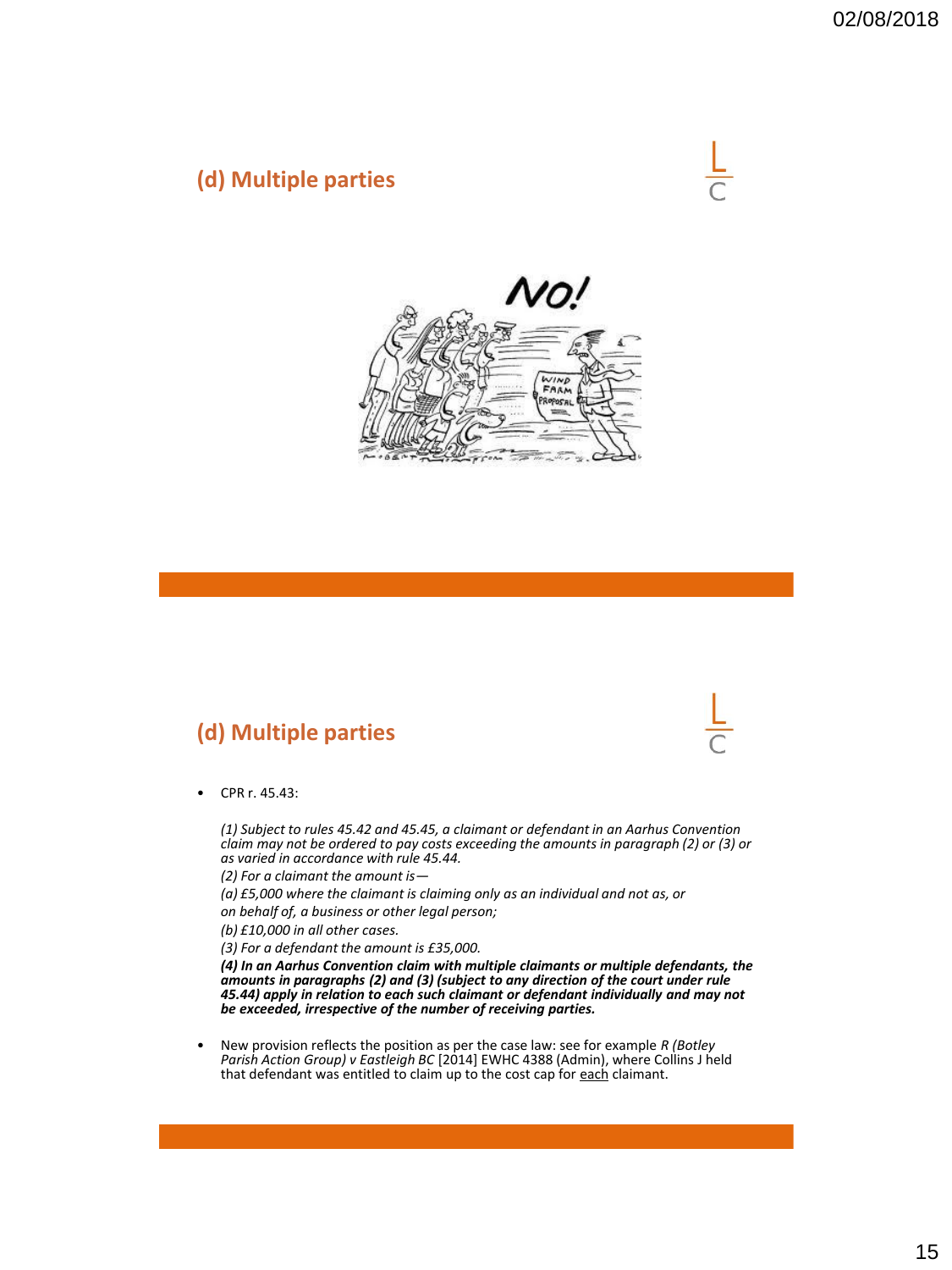**(e) Where a defendant unsuccessfully challenges Aarhus Convention costs protection, their costs liability is now to be assessed on the standard, rather than indemnity basis** 

• Costs when Aarhus Convention protection is challenged - r.45.45(3):

*In any proceedings to determine whether the claim is an Aarhus Convention claim—*

*(a) if the court holds that the claim is not an Aarhus Convention claim, it will normally make no order for costs in relation to those proceedings; (b) if the court holds that the claim is an Aarhus Convention claim, it will normally order the defendant to pay the claimant's costs of those proceedings to be assessed on the standard basis, and that order may be enforced even if this would increase the costs payable by the defendant beyond the amount stated in rule 45.43(3) or any variation of that amount*

In its response to the consultation on cost capping in environmental claims, the Government described the old provision, which required the award of indemnity costs Aarhus Convention costs protection was challenged, as creating *'an uneven playing field'*.

#### **(f) APPEALS**

• By r.9 of the Civil Procedure (Amendment) Rules 2017 (2017/95), the Government inserted a new r.52.19A into the CPR. Whereas the previous wording of Part 52 provided only that *'in any proceedings in which costs recovery is*<br>n*ormally limited or excluded at first instance, an appeal court may make an order that the recoverable c r. 52.19A.— Orders to limit the recoverable costs of an appeal – appeals in Aarhus Convention claims*

*(1) In this rule, "Aarhus Convention claim" and "prohibitively expensive" have the same meanings as in Section VII of Part 45, and "claimant" means a claimant to whom rules 45.43 to 45.45 apply.*

*(2) In an appeal against a decision made in an Aarhus Convention claim to which rules 45.43 to 45.45 apply, the court must—*

*(a) consider whether the costs of the proceedings will be prohibitively expensive for a party who was a claimant; and*

*(b) if they will be, make an order limiting the recoverable costs to the extent necessary to prevent this.*

*(3) When the court considers the financial resources of a party for the purposes of this rule, it must have regard to any financial support which any person has provided or is likely to provide to that party.*

- The effect of the new ECPR is to in effect extend the costs protection to appeal proceedings arising from an Aarhus Convention claim. . This more closely reflects the jurisprudence of the CJEU, according to which the task of<br>the court on appeal is to ensure again that costs are not prohibitively expensive, taking into account cos incurred.
- Government indicated in response to consultation that it will encourage Supreme Court to adopt similar amendment to Supreme Court's procedure rules.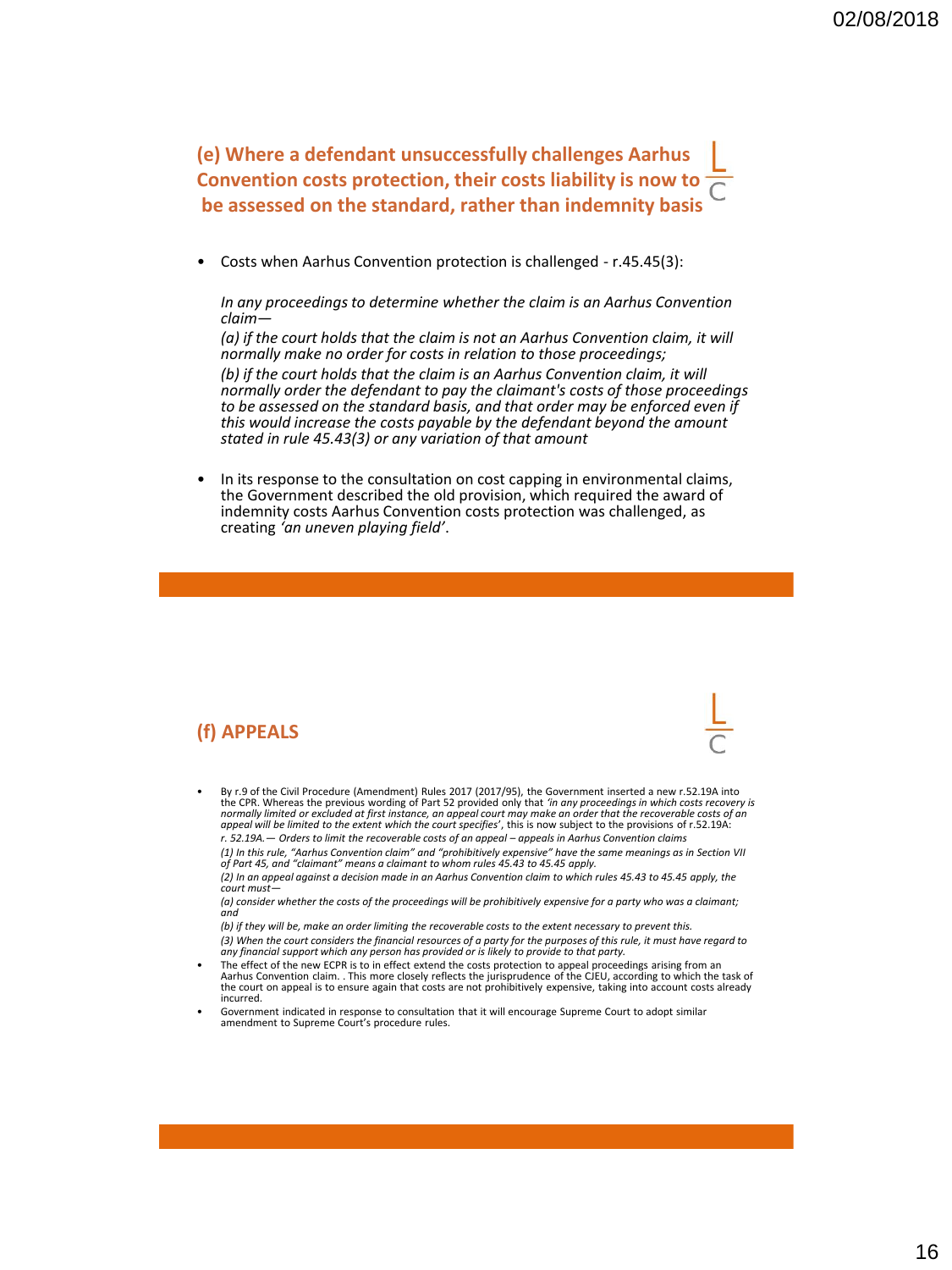### **Cost-capping orders**

- Since 8 August 2016, costs protection rules in judicial review have been codified in sections 88-90 of the Criminal Justice and Courts Act 2015
- Costs Capping Order ("CCO")
- Critical limitation applies only to "judicial review". Therefore:
	- In any "environmental case", ECPR will be available for any case to which the CCO regime might otherwise apply
	- No application to statutory review, so no ability to fill in gaps left by ECPR approach to statutory review.
	- No application to other public law appeals, nor to private law.
- In short, irrelevant to environmental cases!

### **OTHER CASES?**

ECPR therefore still appears to leave some caps:

- (a) Statutory review not covered by Art 9(2) (including most planning challenges under section 288 and 289 TCPA)
- (b) Non-admin court public law (for example appeals from Environmental Chamber of First-tier Tribunal)
- (c) Private law cases (for example in nuisance).

Neither (a) ECPR nor (b) CCO regimes apply.



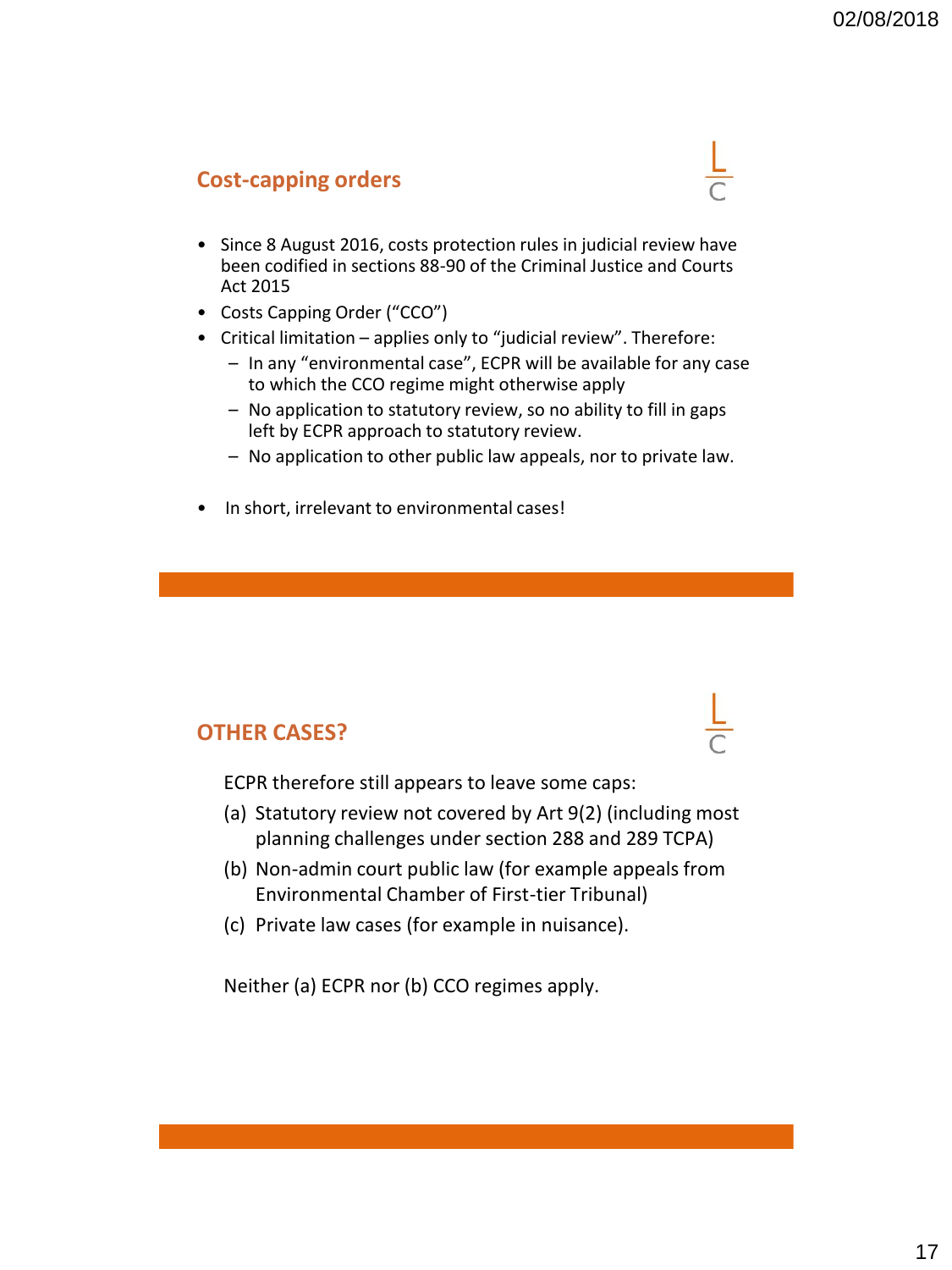# **Statutory review cases not covered by ECPR?**



Answer seems to be fall back on pre-ECPR and pre-CCA case law and judge made rules. Three categories:

- (a) Cases where EU law makes Aarhus directly effective, apply Art 9(4) directly to avoid prohibitively expense: *R (Garner) v Elmbridge DC* [2011] 3 All ER 418. Only possible cases relate to Industrial Emissions Directive 2010/75/EU because the main category of case where EU law is directly effective is EIA cases and they fall within Art 9(2) and hence ECPR
- (b) Cases where EU law in play but no reference to Aarhus, e.g. Habitats, Strategic EIA: see in C-240/09 *Lesoochranárske Zoskupenie VLK* [2011] 2 C.M.L.R. 43 while Art. 9(3) did not have direct effect, it was for the national court *"to interpret its national law in a way which, to the fullest extent possible, is consistent with the objectives laid down in Article 9(3) of the Aarhus Convention".*
- (c) Cases where no EU law element, fall back on judge made *Corner House* principles. Similar to CCAs but no hard-edged rules, query need for financial information, generally more favourable to claimants or more room for judicial discretion. But (see *Venn*) courts cannot give effect to Aarhus by back door of judicial discretion.

#### **Final thoughts**

- What a mess! So much depends on the apparently arbitrary distinction between JR and statutory review
- Much more scope for litigation on environmental costs! Perhaps ironic in that the (initial) justification for introducing fixed costs regime was to bring clarity to cost position of claimants in environmental proceedings.
- Due to the way in which the new rules exclude costs protection for a certain category of statutory reviews based on criteria contained in the Aarhus Convention itself, can expect to see much greater citation of Aarhus Convention in litigation.
- Overall chilling effect on claims? Or redressing the balance?